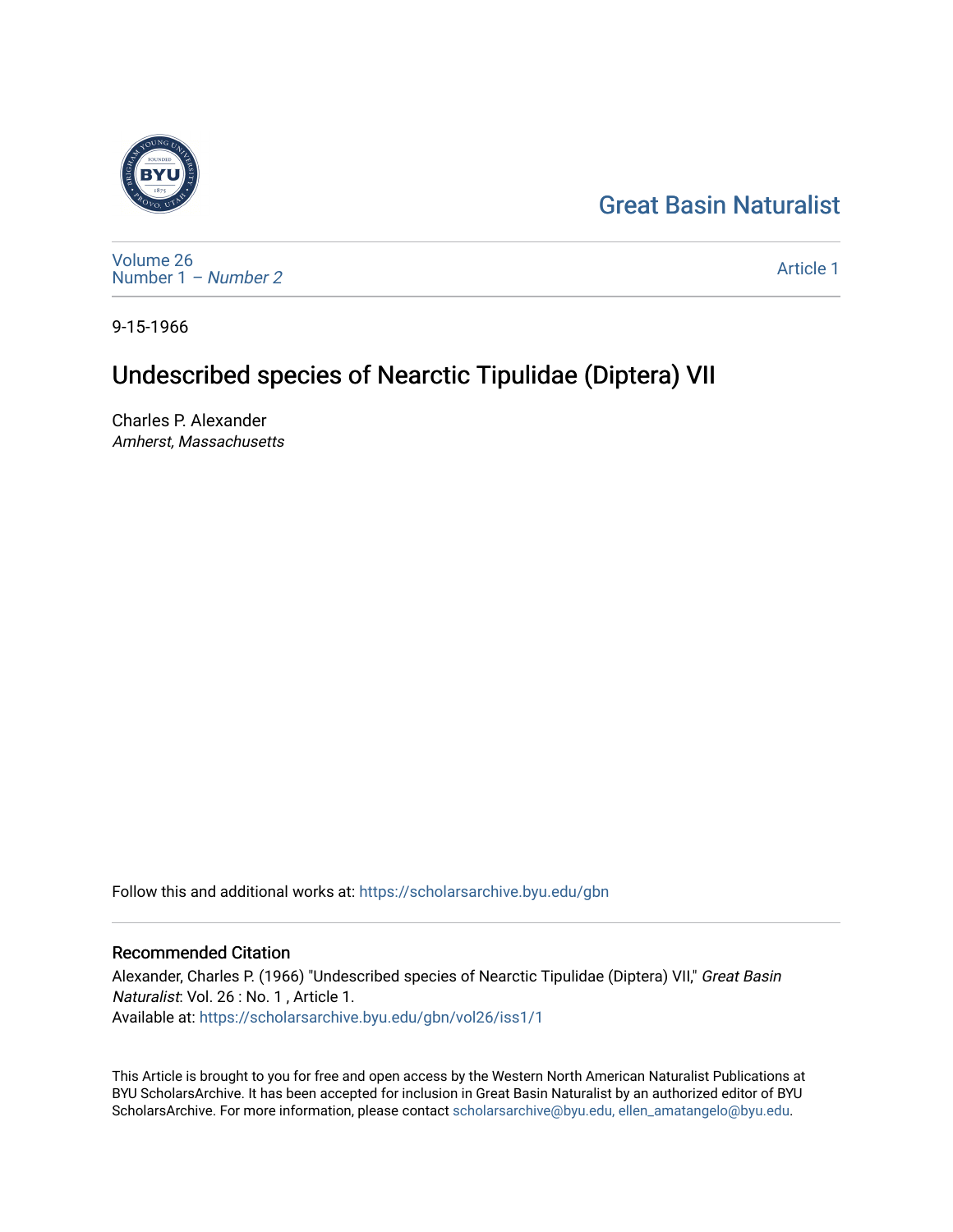# The Great Basin Naturalist

PUBLISHED AT PROVO. UTAH. BY

Rrigham Young University

|  | VOLUME XXVI |  |  |  |
|--|-------------|--|--|--|

September 15, 1966 Nos. 1-2

### UNDESCRIBED SPECIES OF NEARCTIC TIPULIDAE (DIPTERA) VII

#### Charles P. Alexander'

The new species described herewith are from California, Idaho, and the Canadian North West territories, as discussed under the indi vidual descriptions. The types are preserved in my personal collec tion of these flies.

#### Tipula (Pterelachisus) horningi, n.sp.

Size small (wing about 9 mm.); general coloration of thorax brownish yellow, conspicuously patterned with dark brown, including a narrow median vitta on scutum and scutellum; wings grayish white, the outer radial field slightly darker; abdomen obscure yellow, both the tergites and sternites with a continuous brownish-black central stripe, lateral tergal borders with interrupted similar darkenings; male hypopygium with apex of each tergal lobe produced into a slender blackened spine; ninth stemite with an arcuated blackened lobe; inner dististyle with beak slender, outer basal lobe an arcuated horn that narrows into an acute spine.

-Male.—Length about <sup>10</sup> mm.; wing <sup>9</sup> mm.; antenna about <sup>3</sup> mm.

 $F_{\text{EMALE}}$ . Length about 10-11 mm.; wing 8.5-9 mm.

Described from alcoholic materials. Frontal prolongation of head light brown, nasus elongate; palpi light brown, long, from about two-thirds to three-fourths the antennae. Antennae with three proximal segments light brown, remainder black; flagellar segments only feebly incised, longer than the verticils; terminal segment very small, short-oval. Head above dark-brownish gray, paler brown beneath.

Pronotum yellowish brown, scutum narrowly dark brown medially. Mesonotal praescutum brownish yellow with three blackened stripes, the median one broad in front, narrowed behind, vaguely divided on posterior part, not reaching the suture; lateral stripes vir tually continuous across suture with a major blackening on scutal lobe; <sup>a</sup> narrow continuous black central stripe on scutum and scutel lum, mediotergite dark brown. Pleura chiefly pale, with major

I. .\iiiherst, Massachusetts.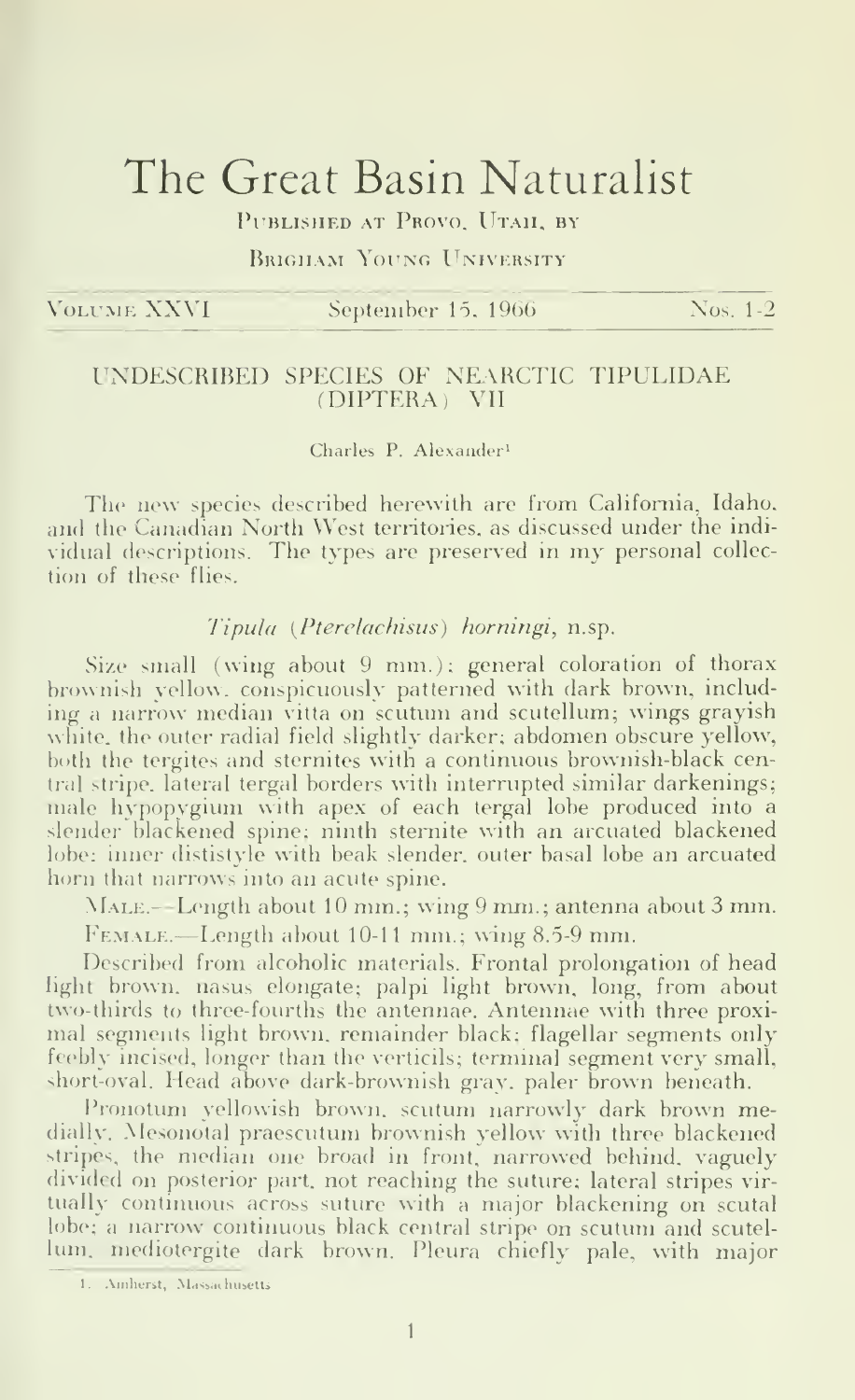darkened areas on anepisternum and sternopleurite. Halteres pale, knob infuscated. Legs with coxae yellow, their bases narrowly and vaguely darkened; trochanters yellow; femora and tibiae yellow, tips narrowly dark brown; tarsi brownish black, claws simple. Wings grayish white, clearer in the obliterative areas at cord; centers of cells of outer radial field slightly more darkened; stigma light brown; veins dark brown. Macrotrichia of veins relatively sparse, the extreme condition including outer end of  $R_{++5}$ , all outer medial veins, and tips of  $Cu_1$  and  $2nd \tilde{A}$ , in some specimens the outer veins virtually glabrous.

Abdominal tergites in male obscure yellow with a narrow con tinuous brownish black central stripe, the lateral lines interrupted at base and apex of each segment to produce elongate dashes; stemites yellow, with a broad entire black central stripe; in the females the darkened pattern narrower and paler. Male hypopygium with posterior border of tergite having a deep V-shaped notch, the sides of the emargination darkened and thickened, apex of each lobe produced into a slender blackened spine. Ninth sternite with a small arcuated blackened lobe, the free outer half with numerous short yellow setae. Apex of basistyle produced into a slender arm. tip obtuse, sides with long black setae. Outer dististyle long-oval, with conspicuous setae; inner style with beak slender, lower beak lacking; region of outer basal lobe produced into a hornlike structure, curved and narrowed to an acute spine, outer surface with long yellow setae; sensory area extended into a linear series comprised of six elements placed at base of outer basal lobe. Phallosome with central plate depressed, on either side at near midlength with a small slender recurved spine. with a smaller median spine more distally.

Habitat.—Idaho (Butte County).

HOLOTYPE,  $\sigma$ . Craters of the Moon National Monument, June 30, 1965 (D. S. Horning). ALLOTOPOTYPE,  $\varphi$ , with the holotype. PARATOPOTYPES  $4 \times 2$ , with the types, July 3-17, 1965.

<sup>I</sup> am pleased to dedicate this species to Mr. Donald S. Horning, Jr., who has conducted <sup>a</sup> study of the fauna and flora of the Craters of the Moon National Monument. The most similar species include  $Tipula$  (Pterelachisus) imbellis Alexander and  $T_a(P.)$  mandan Alexander, which differ conspicuously in all details of hypopygial structure. All three species have the basistyle produced and with the outer basal lobe of the inner dististyle variously modified.

### Tipula (Lunatipula) mecotrichia, n.sp.

Belongs to the *albofascia* group, allied to *cladacantha*; general coloration of mesonotum yellowish gray, praescutum with four reddish-brown stripes; male hypopygium with each tergal lobe pro duced caudad into a slender blackened point; inner dististyle with beak very short, base of dorsal crest with very long setae, outer basal lobe bilobed, each lobe again divided, the posterior one into spines; eighth sternite with each lobe densely provided with long delicate setae and with three enlarged\_spinoid bristles.

### $0.127$  lybec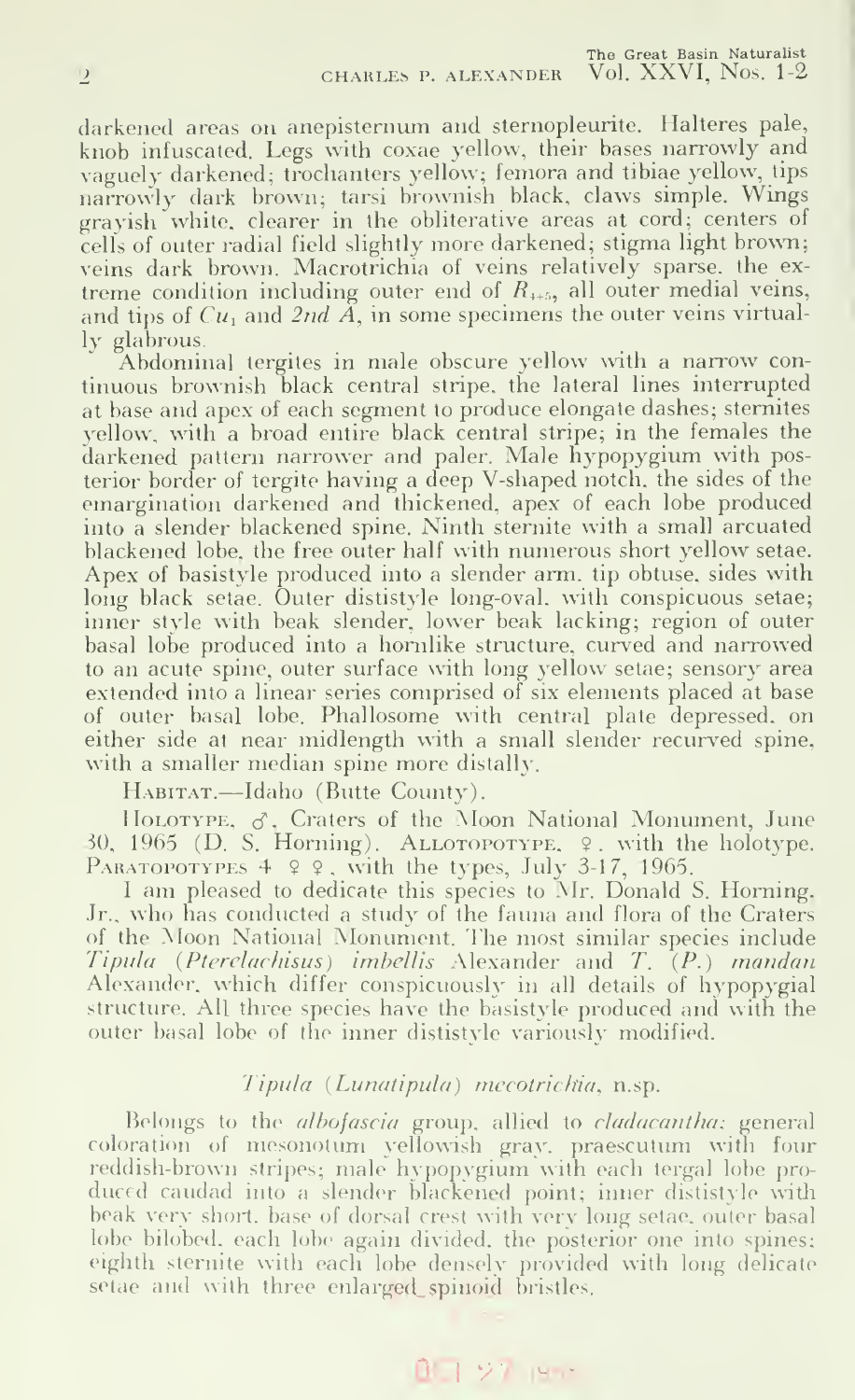Male.—Length about 13-13.5 mni.; wing 15.5-16.5 mm.; an tenna about 5-5.3 mm.

Female.—Length about <sup>14</sup> mm.; wing <sup>16</sup> mm.

Frontal prolongation of head about equal in length to the remainder, obscure yellow, narrowly darker above, without a nasus; palpi black. Antennae with scape and pedicel yellow, flagellum black; flagellar segments slightly exceeding their verticils, basal enlargements small. Head light gray, more yellowed at occiput, vertex with <sup>a</sup> capillary dark brown median stripe; setae of vertex short.

Pronotum brownish yellow, narrowly darkened medially. Mesonotal praescutum with the ground yellowish gray, clearer gray laterally, disk with four reddish-brown stripes, the intermediate pair with the broad interspace more yellowed; scutum gray, each lobe with two reddish-brown areas; scutellum and postnotum brownishyellow, heavily gray pruinose, especially the latter. Pleura brownish gray, dorsopleural region yellowed. <sup>1</sup> lalteres with stem yellowed, orange at base, knob blackened, apex pale. Legs with coxae obscure yellow; trochanters yellow; femora and tibiae obscure yellow, tips nairowly darkened; tarsi light brown basally, passing into brownish black; claws with <sup>a</sup> stout triangular tooth. Wings brownish-yellow, prearcular and costal regions clearer yellow; stigma small, medium brown; obliterative band at cord extending into base of cell  $M_3;\;\;\;\;\;$ veins brown, yellowed in the brightened fields. Venation: petiole of cell M, variable, from subequal to about twice  $m$ ;  $m$ -cu on M, just beyond base.

Abdomen brownish yellow, tergites with three narrow brown stripes, the lateral and posterior borders of segments narrowly gray; sternites reddish brown; hypopygium large, subglobular, castaneous. Ovipositor with cerci relatively short, tips slightly decurved, hypovalvae broad. Male hypopygium with each tergal lobe extended caudad into a slender blackened point, the margin microscopically roughened. Lobe of ninth stemite simple, with relatively short setae. Inner dististyle with beak very short, lower beak oval; setae at base of the long compressed dorsal crest very long and conspicuous; outer basal lobe bilobed, each lobe again divided, the anterior one with the points triangular, the posterior lobe extended into two divaricate slender spines. Eighth sternite with conspicuous semidetached lateral lobes, each with three major fasciculate setae, the outer margin fringed with abundant smaller yellow setae.

Habitat.—California (Fresno County).

HOLOTYPE,  $\sigma$ . Kings Canyon, along Route 180, at 10-mile Creek, 3.900 feet. June 1, 1963 (C. P. Alexander). ALLOTOPOTYPE, 9, May 31, 1963. PARATOPOTYPES,  $4 \circ \circ$ , with types, May 31-June 1, 1963; occurred in dense thickets near the bridge.

Tipula (Lunatipula) mecotrichia is most closely related to T. (L.) cladacantha Alexander and 7'. (L.) cladacanthodes Alexander, differing conspicuously in the male hypopygium, particularly the ninth tergite, ninth stemite, inner dististyle, with its outer basal lobe, and the eighth stemite.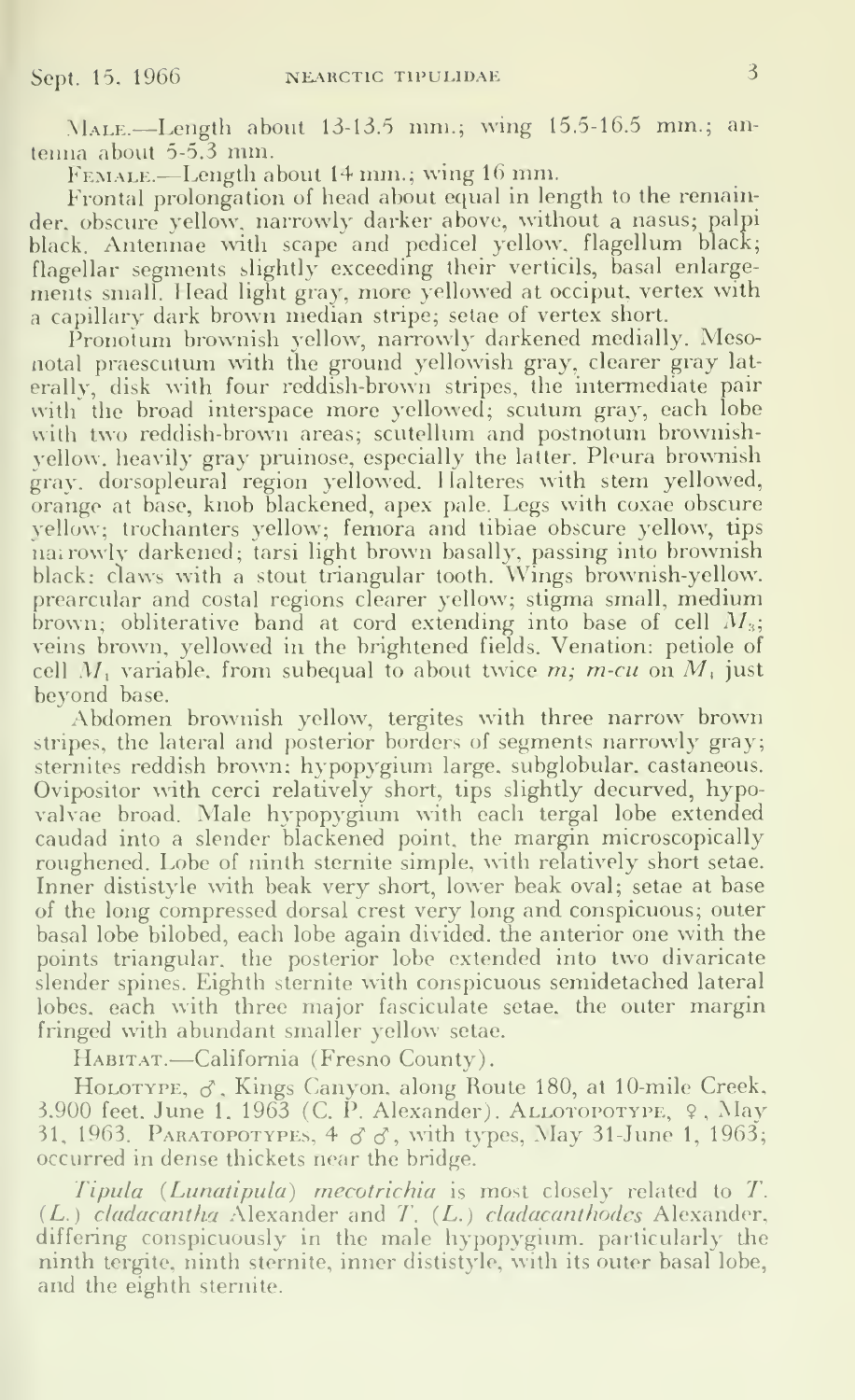#### Dicranota (Dicranota) bernardinensis, n.sp.

General coloration gray, the praescutum with three stripes, the broad central one blacxened; knobs of halteres infuscated; wings whitened, the long-oval stigma brown,  $Sc$  long,  $Sc<sub>1</sub>$  ending about opposite the supernumerary crossvein in cell  $R_1$ ; male hypopygium with lateral tergal arms distinctive, appearing as a flattened blade that splits into two long narrow appressed spines; interbase broadly dilated at near midlength, thence extended into a long spine; apical lobes of basistyle unequal, both with spinoid setae.

Male.—Length about <sup>6</sup> mm.; wing 6.2 mm.; antenna about 0.85 mm.

Rostrum dark gray, palpi black. Antennae short, black throughout; proximal flagellar segments oval, the outer ones more slender and elongate, terminal segment subequal to the penultimate. Head dark gray.

Pronotum dark gray. Mesonotal praescutum gray, with three stripes, the broad central one conspicuously blackened, not attaining the suture, lateral stripes dull pruinose; remainder of notum and pleura gray pruinose. Halteres whitened, the outer half of knob infuscated. Legs with coxae brownish gray; trochanters obscure yellow; femora and tibiae light brown, tarsi darker brown. Wings whitened, the long-oval stigma brown, distinct; veins brown. Venation: Sc long,  $Sc<sub>1</sub>$  ending nearly opposite the supernumerary crossvein in cell  $R_1$ ;  $R_{2+3+4}$  longer than basal section of  $R_5$ ; *m-cu* beyond midlength of  $M_{\text{max}}$ .

Abdomen, including the hypopygium, brownish black. Male hypopygium with the tergite large, transverse, the lateral arms distinctive, each extended into a large flattened blade that splits into two long slender appressed points, median tergal margin broadly and very gently convex with strong setae from conspicuous tubercles. Basistyle with interbase very large, generally as in *Dicranota (Rha*phidolabis) subsessilis and some others, broadly dilated at near midlength, thence extended into a long spine; apex of basistyle bilobed, one lobe subglobular, with very sparse spinoid setae, the second lobe longer and more slender, elongate-oval, with more numerous spinoid setae. Dististyle gently arcuated, at apex with several long setae. Aedeagus not blackened.

Habitat.—California (San Bernardino County).

HOLOTYPE,  $\sigma$ . Thurman Flats, Mill River. 3,400 feet, May 11, 1963 (C. P. Alexander).

This is the first record of occurrence of <sup>a</sup> member of the typical subgenus from California, the only other regional species being Dicranota (Dicranota) parvella Alexander, of Oregon, which is quite distinct from the present fly in hypopygial characters. The structure of the lobes of the ninth tergite is different from that of any member of the genus so far made known.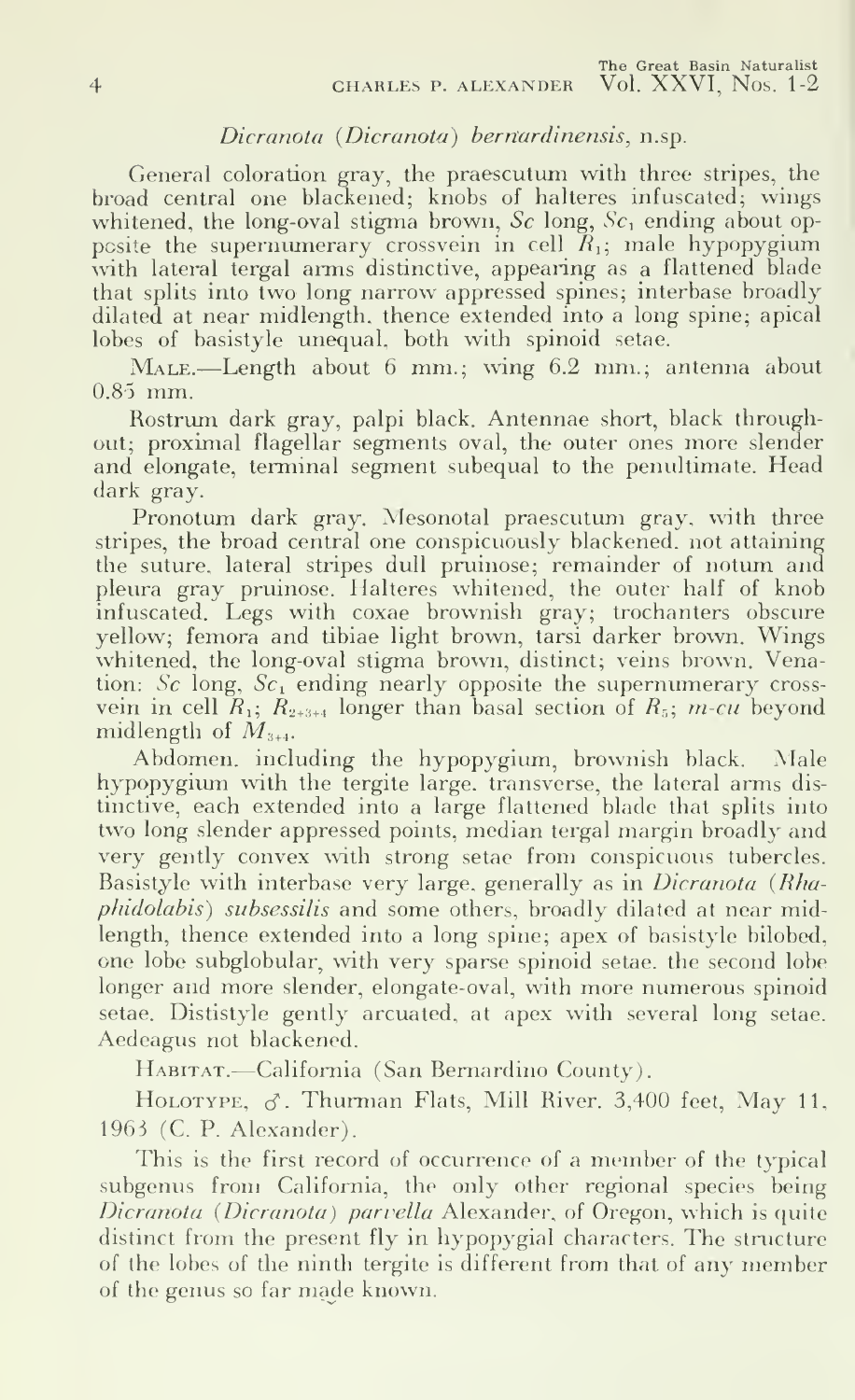#### Limnophila {Idioptera) nearctica, n.sp.

Size large, wing of male to 10 mm.; antennae of male long, nearly two-thirds the wing; wings pale yellow with a solidly darkened brown pattern, the areas before cord broken, not forming <sup>a</sup> continuous band as in some other species.

MALE.—Length about 10-11 mm.; wing 9.5-10 mm.; antenna about 6-6.3 mm.

Rostrum brownish yellow, mouthparts and palpi black. Antennae of male very long, nearly two-thirds the wing; scape and pedicel brown, flagellum black; segments elongate, with dense white erect setae that are about half as long as the sparse black verticils. Mead brownish gray, sparsely dusted with yellow pollen; anterior vertex carinate.

Pronotum brownish gray, pretergites obscure yellow. Mesonotal praescutum dark gray with four obscure more blackened stripes, centers of scutal lobes similarly darkened; posterior scutal callosities, scutellum and mediotergite light gray, pleurotergite more yellowed. Pleura with mesepisternum clear gray, the remainder paler, grayish yellow. Halteres with stem yellow, knob infuscated. Legs with coxae and trochanters yellowed; femora yellow, tips broadly black; tibiae yellow, bases narrowly, tips slightly more blackened; basitarsi yellowed, outer segments more infuscated. Wings pale yellow, prearcular and costal fields more saturated yellow, conspicuously patterned with brown, the areas solid, not pale brown with darker margins as in *mcclureana*; disconnected dark areas at arculus, on R before middistance to origin of  $Rs$ , cord, outer end of cell ist  $M<sub>o</sub>$ , and broad seams over origin of  $\mathbb{R}s$ , supernumerary crossvein in cell  $M$  and tip of vein 2nd A, all disconnected; further brown marginal darkenings at ends of longitudinal veins, including the narrow wing tip; veins brownish yellow, darker in the pattern areas. Venation: petiole of cell  $M_1$  longer than the cell; in holotype, the posterior end of the crossvein in cell M is atrophied.

Abdomen brownish yellow, the two subterminal segments blackened to form <sup>a</sup> narrow ring, hypopygium yellowed. Male hypopygium with outer dististyle glabrous, gently curved to the acute tip, inner style with erect pale setae. Cionapophysis terminating in an acute spine, the outer margin beyond midlength with one or more weak spinules.

Habitat.—Canadian North West territories.

HOLOTYPE,  $\sigma$ , Aklavik, District of Mackenzie, June 27, 1931 (Owen Bryant). PARATOPOTYPES,  $\sigma \sigma$ , June 23-July 15, 1931.

There are six species in the subgenus *Idioptera* Macquart, including besides the present fly. Limnophila (Idioptera) fasciata (Linnaeus, *L. (1.) macropteryx* Tjeder, and *L. (1.) pulchella* (Meigen), of northern Europe, and  $L$ .  $(l_{\cdot})$  fasciolata Osten Sacken and  $L_{\cdot}$   $(l_{\cdot})$ mcclureana Alexander, of northern North America. The present fly is the largest of the known species, being readily told from the others by the wing pattern and by the length of the antennae. In pulchella the females are brachypterous, the wings being less than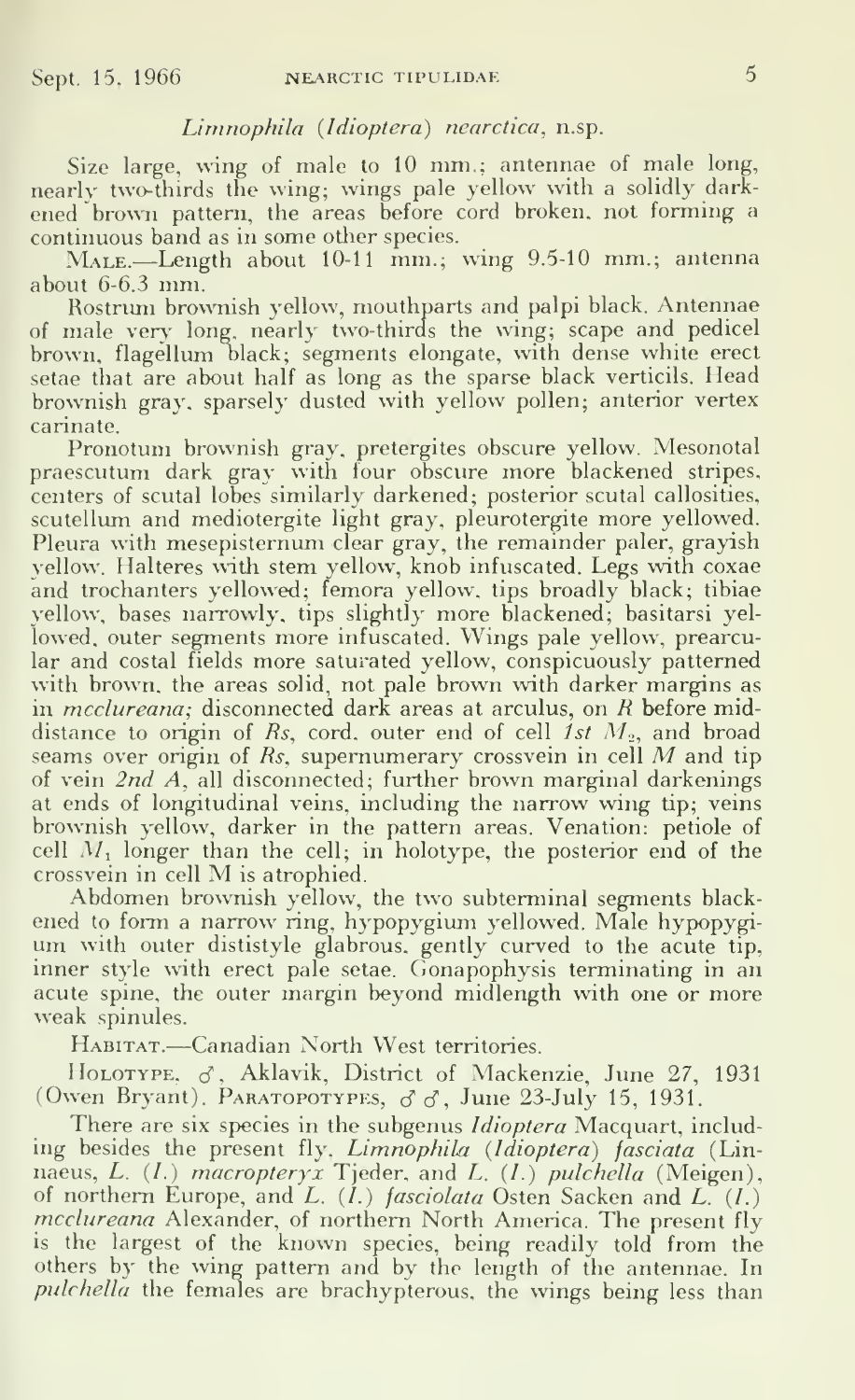one-fifth the size of those of the male. The female sex is unknown in *mcclureana* and in the present fly.

#### Rhabdomastix {Sacandaga) hynesi, n.sp.

Allied to trichophora; general coloration of praescutum and scu tum yellow, conspicuously patterned with light brown, the ventral pleura more heavily darkened; antennae with scape yellow, the en larged pedicel black; head brownish yellow with a conspicuous dark brown central stripe; wings grayish yellow, the prearcular and costal fields pale yellow; macrotrichia of outer radial veins excepting  $R_5$  sparse or lacking; m-cu at or near midlength of  $M_{3+4}$ ; male hypopygium with outer dististyle long and narrow, parallel-sided for most of the length, terminating in a strong appressed spine; apices of gonapophyses dilated into long narrow blades.

Male.—Length about 6.5-7 mm.; wing 6-6.5 mm.; antenna about 1.3-1.4 mm.

Described from alcoholic materials. Rostrum yellow, palpi darker. Antennae with scape yellow, the large pedicel black, flagellum brownish black; proximal flagellar segments short and crowded, the remainder long-cylindrical, shorter than their longest verticils. Head brownish yellow to brown, posterior vertex with a broad conspicuous dark brown central stripe, extending from the low tubercle to the occiput, narrowed behind.

Prothorax yellow. Mesonotal praescutum yellow with three con spicuous light brown stripes, the median one darker at anterior end; scutum yellow, each lobe with a single light brown area that is confluent with the lateral praescutal stripe; remainder of notum light yellow, weakly darkened posteriorly. Pleura yellow with a small V-shaped brown area between the propleura and mesepisternum and along the suture between the anepisternum and sternopleurite; ventral sternopleurite and meron conspicuously dark brown. Halteres pale yellow. Legs with coxae yellow, anterior face of fore pair weakly darkened; trochanters yellow; remainder of legs yellowish brown. Wings tinged with grayish yellow, the prearcular and costal fields pale yellow; stigma very pale brown, scarcely evident; veins light brown, more brownish yellow in the brightened fields. Macrotrichia of veins relatively sparse, lacking on Sc, Rs,  $R_{2+3+4}$ ,  $R_{3}$  and  $R_{4}$ ; a scattered series over the entire length of distal section of  $R_s$ ; sparse trichia at ends of outer medial veins, more extensive on  $M_{1+2}$ . Venation: Sc relatively long,  $Sc<sub>1</sub>$  ending about opposite three-fourths Rs,  $Sc<sub>2</sub>$  faint but present.  $Sc<sub>1</sub>$  alone longer than  $m-cu$ ;  $R<sub>2+3+4</sub>$  subequal to  $R_4$ ; distal section of  $M_{1+2}$  arched;m-cu at near midlength of  $M_{3+4}$ ; vein 2nd A sinuous at near midlength.

Abdomen yellow, the median area of first and second tergites brown, succeeding segments with bases pale brown; hypopygium yellow. Male hypopygium with outer dististyle long and narrow, parallel-sided for most of the length, terminating in a strong ap pressed spine, outer margin with much smaller denticles; inner style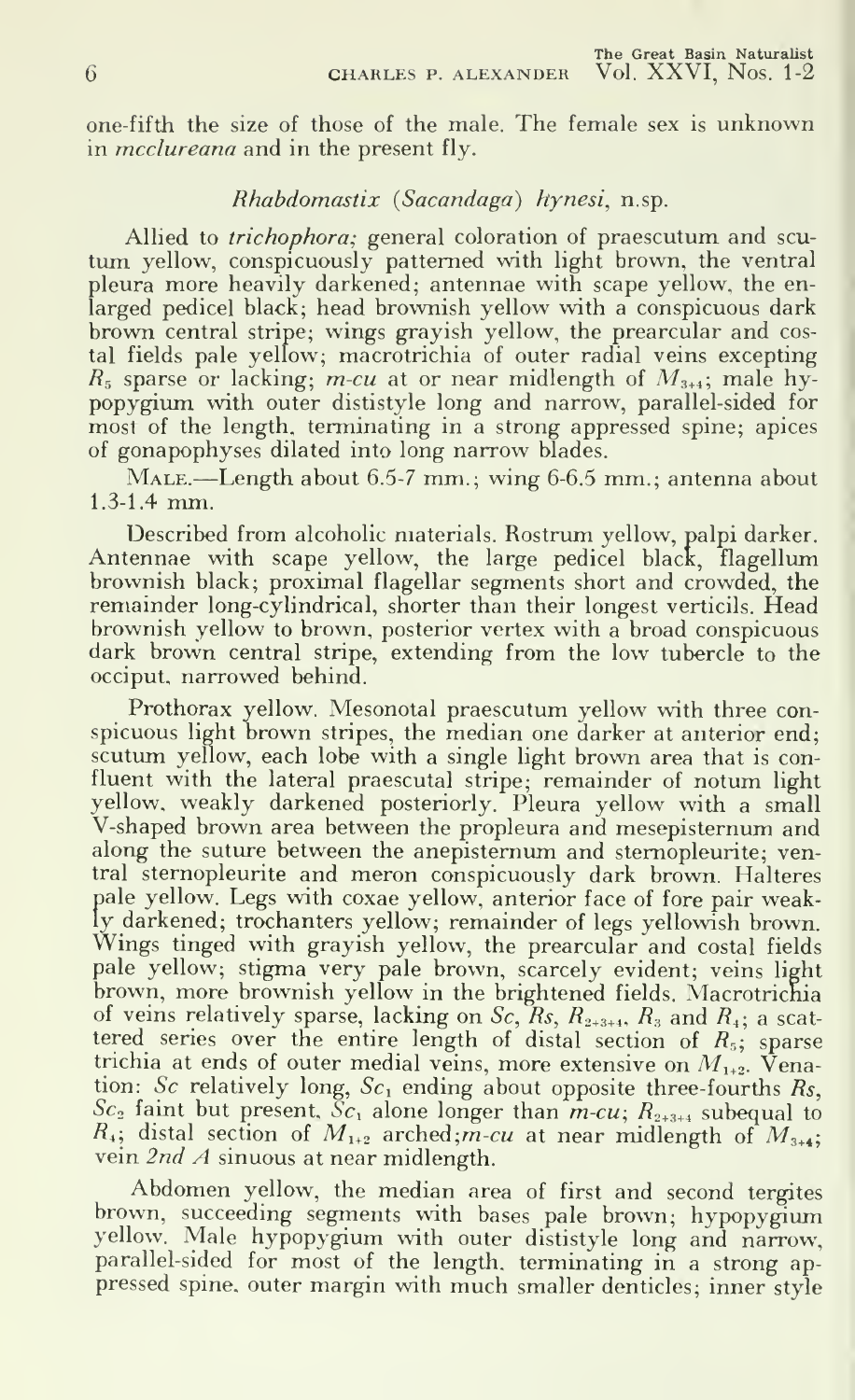stout, its outer end narrowed. Apex of each gonapophysis dilated into a long narrow blade that is about twice as wide as the stem.

HABITAT.-California (Amador and Sierra Counties).

HOLOTYPE, alcoholic  $\vec{\sigma}$ . Sierra County, without more exact data. June 26, 1965 (C. D. Hynes). PARATYPE, alcoholic & Foster Meadow, Amador County, July 2. 1965.

The species is named for Dr. C. Dennis Hynes who discovered it and many other new and rare species of crane flies. It is closely re lated to Rhabdomastix (Sacandaga) megacantha Alexander and R.  $(S<sub>n</sub>)$  trichophora Alexander which are similar in general appearance being most readily distinguished by details of coloration, venation and vein trichiation, and in slight details of the male hypopygium.

### Cheilotrichia (Empeda) aklavikensis, n.sp.

General coloration of head and abdomen yellow; thoracic prae scutum, scutum and pleura chiefly dark brown; femora and tibiae yellow, the tips dark brown; wings relatively long and narrow, yellow, cell  $M<sub>x</sub>$  open by atrophy of basal section of  $M<sub>x</sub>$ , cell 2nd A narrow; male hypopygium with outer dististyle unequally forked, the inner arm again more shallowly emarginate, with several blackened spines; apex of phallosome with margin nearly truncate or very slightly emarginate.

MALE.—Length about 4 mm.; wing of holotype 4.4 x 0.8 mm.

Female.—Length about 4.5-5 mm.; wing 4.5-5 mm.

Rostrum yellowish brown, palpi dark brown, antennae with scape yellow, remainder dark brown; flagellar segments short-oval. Head with front and anterior vertex very pale yellow, posterior vertex darker yellow, the central area slightly infuscated; anterior vertex broad, eyes small.

Pronotum brownish yellow, pretergites clearer yellow. Mesonotal praescutum chiefly dark brown with a vague obscure yellow central vitta; scutal lobes similarly dark brown; scutellum and postnotum obscure yellow. Propleura reddish brown; mesepistemum brown, the posterior pleurites more brownish yellow. Halteres with stem yellowed, knob brown. Legs with coxae and trochanters yellowish brown; femora and tibiae yellow, tips narrowly dark brown; femora chiefly dark brown, the proximal half or more of basitarsi obscure yellow. Wings relatively long and narrow, as shown by the measure ments of the type; ground color yellow, the prearcular and costal fields clearer yellow; veins pale brown, clear yellow in the brightened fields. Venation:  $Sc_1$  ending some distance beyond origin of  $Rs$ ; the latter subequal in length to petiole of cell  $R_3$ ; vein  $R_3$  oblique;  $R_{\ast}$  subequal to and in direct alignment with  $R_{\scriptscriptstyle 3+4};$  cell  $M_{\scriptscriptstyle 2}$  open by atrophy of basal section of  $M_3$ ; m-cu at fork of M, cell 2nd A narrow.

Abdomen of male orange yellow, including hypopygium; in some females the abdomen much darker, ovipositor very large. Male hypopygium with outer dististyle unequally forked, the longer outer